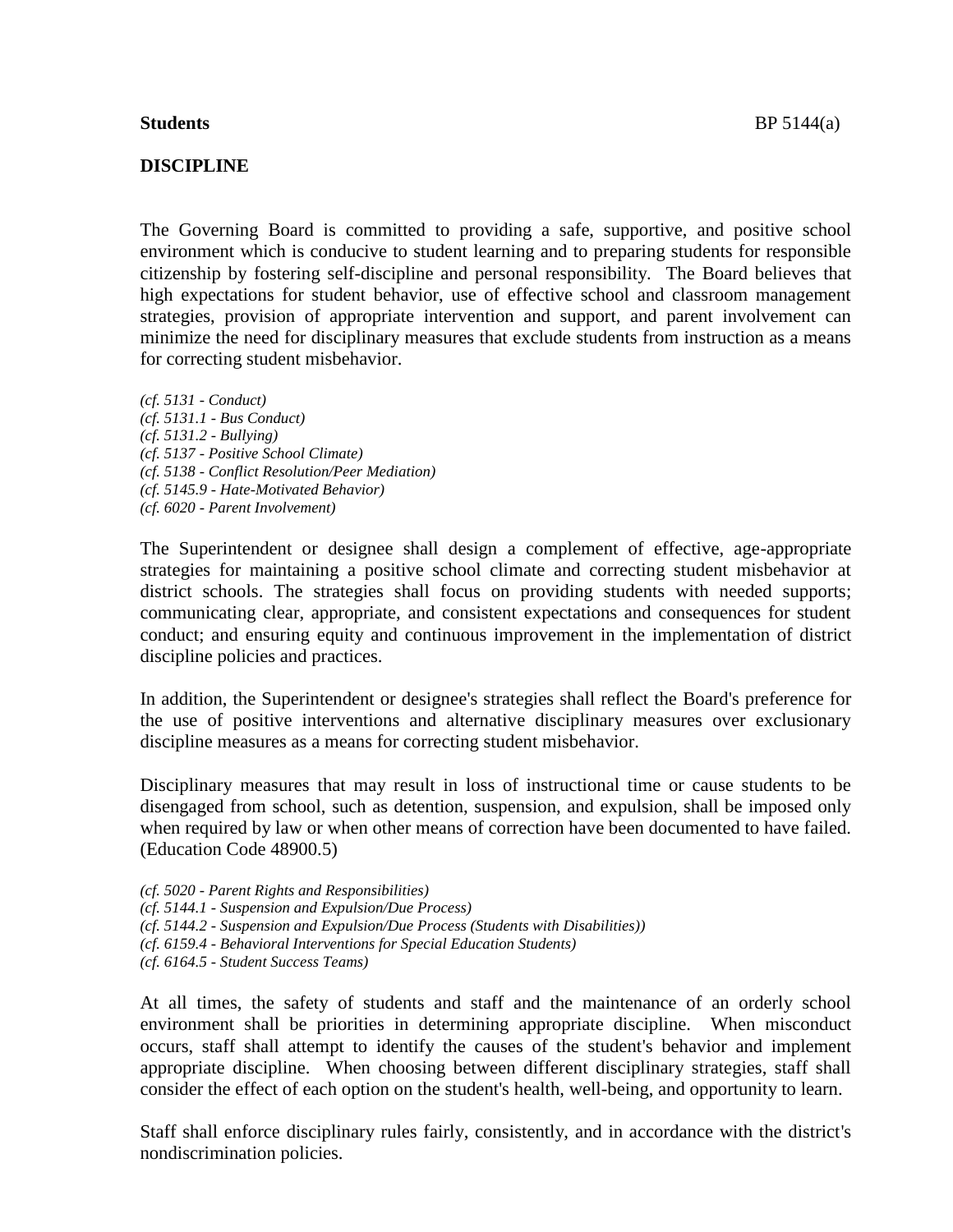*(cf. 0410 - Nondiscrimination in District Programs and Activities) (cf. 5145.3 - Nondiscrimination/Harassment) (cf. 5145.7 - Sexual Harassment)*

The Superintendent or designee shall provide professional development as necessary to assist staff in developing the skills needed to effectively implement the disciplinary strategies adopted for district schools, including, but not limited to, consistent school and classroom management skills, effective accountability and positive intervention techniques, and development of strong, cooperative relationships with parents/guardians.

*(cf. 4131 - Staff Development) (cf. 4231 - Staff Development) (cf. 4331 - Staff Development)*

District goals for improving school climate, based on suspension and expulsion rates, surveys of students, staff, and parents/guardians regarding their sense of school safety, and other local measures, shall be included in the district's local control and accountability plan, as required by law.

*(cf. 0460 - Local Control and Accountability Plan) (cf. 3100 - Budget)*

At the beginning of each school year, the Superintendent or designee shall report to the Board regarding disciplinary strategies used in district schools in the immediately preceding school year and their effect on student learning.

*Legal Reference: (see next page)*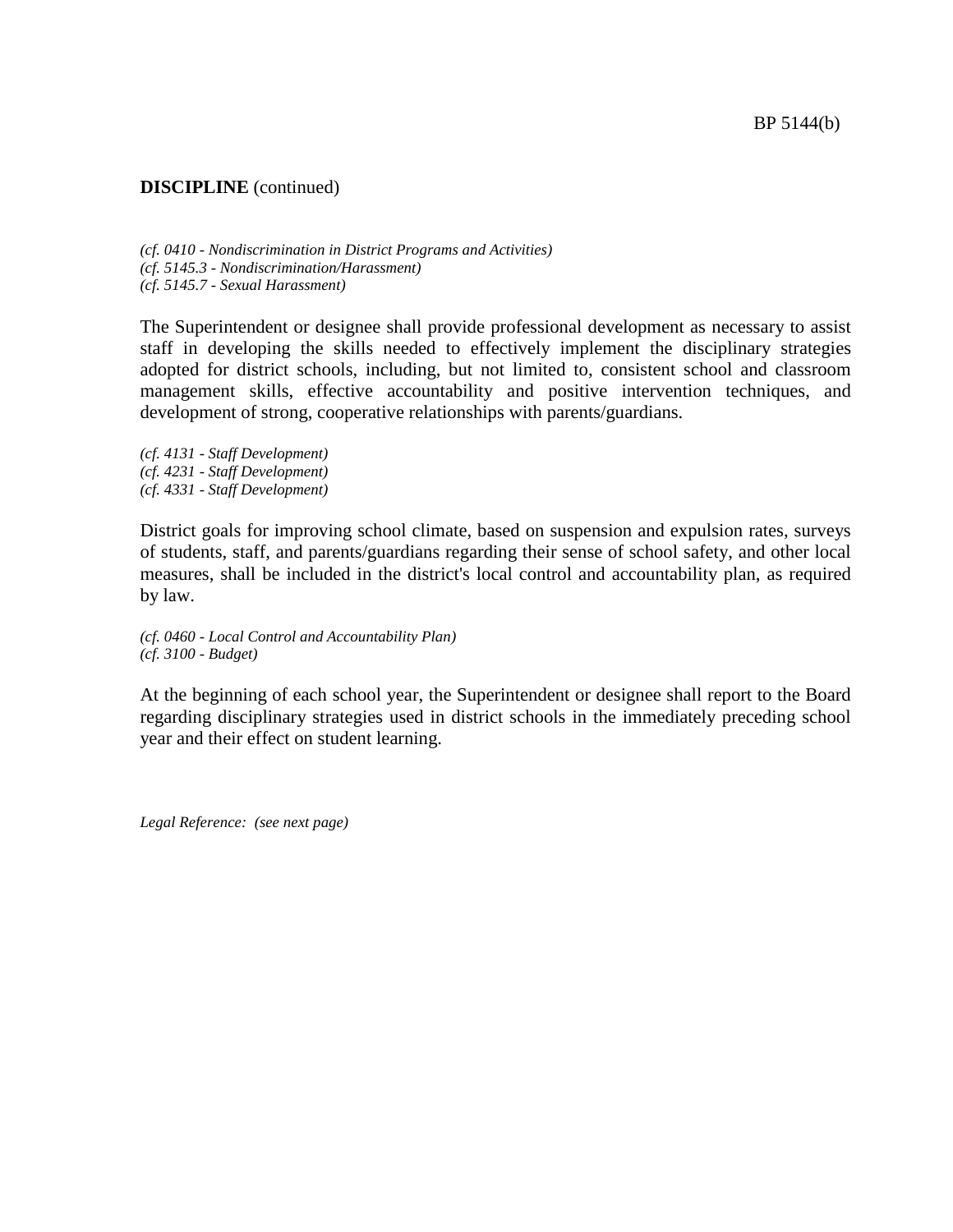#### *Legal Reference:*

*EDUCATION CODE 32280-32288 School safety plans 35146 Closed sessions 35291 Rules 35291.5-35291.7 School-adopted discipline rules 37223 Weekend classes 44807.5 Restriction from recess 48900-48926 Suspension and expulsion 48980-48985 Notification of parent/guardian 49330-49335 Injurious objects 52060-52077 Local control and accountability plan CIVIL CODE 1714.1 Parental liability for child's misconduct CODE OF REGULATIONS, TITLE 5 307 Participation in school activities until departure of bus*

*353 Detention after school*

*Management Resources:*

*CSBA PUBLICATIONS Providing a Safe, Nondiscriminatory School Environment for Transgender and Gender-Nonconforming Students, Policy Brief, February 2014 Safe Schools: Strategies for Governing Boards to Ensure Student Success, 2011 Maximizing Opportunities for Physical Activity during the School Day, Fact Sheet, 2009 CALIFORNIA DEPARTMENT OF EDUCATION PROGRAM ADVISORIES Classroom Management: A California Resource Guide for Teachers and Administrators of Elementary and Secondary Schools, 2000 STATE BOARD OF EDUCATION POLICIES 01-02 School Safety, Discipline, and Attendance, March 2001 U.S. DEPARTMENT OF EDUCATION, OFFICE FOR CIVIL RIGHTS PUBLICATIONS Dear Colleague Letter on the Nondiscriminatory Administration of School Discipline, January 2014 WEB SITES CSBA: http://www.csba.org California Department of Education: http://www.cde.ca.gov Public Counsel: http://www.fixschooldiscipline.org*

*U.S. Department of Education, Office for Civil Rights: http://www.ed.gov/about/offices/list/ocr*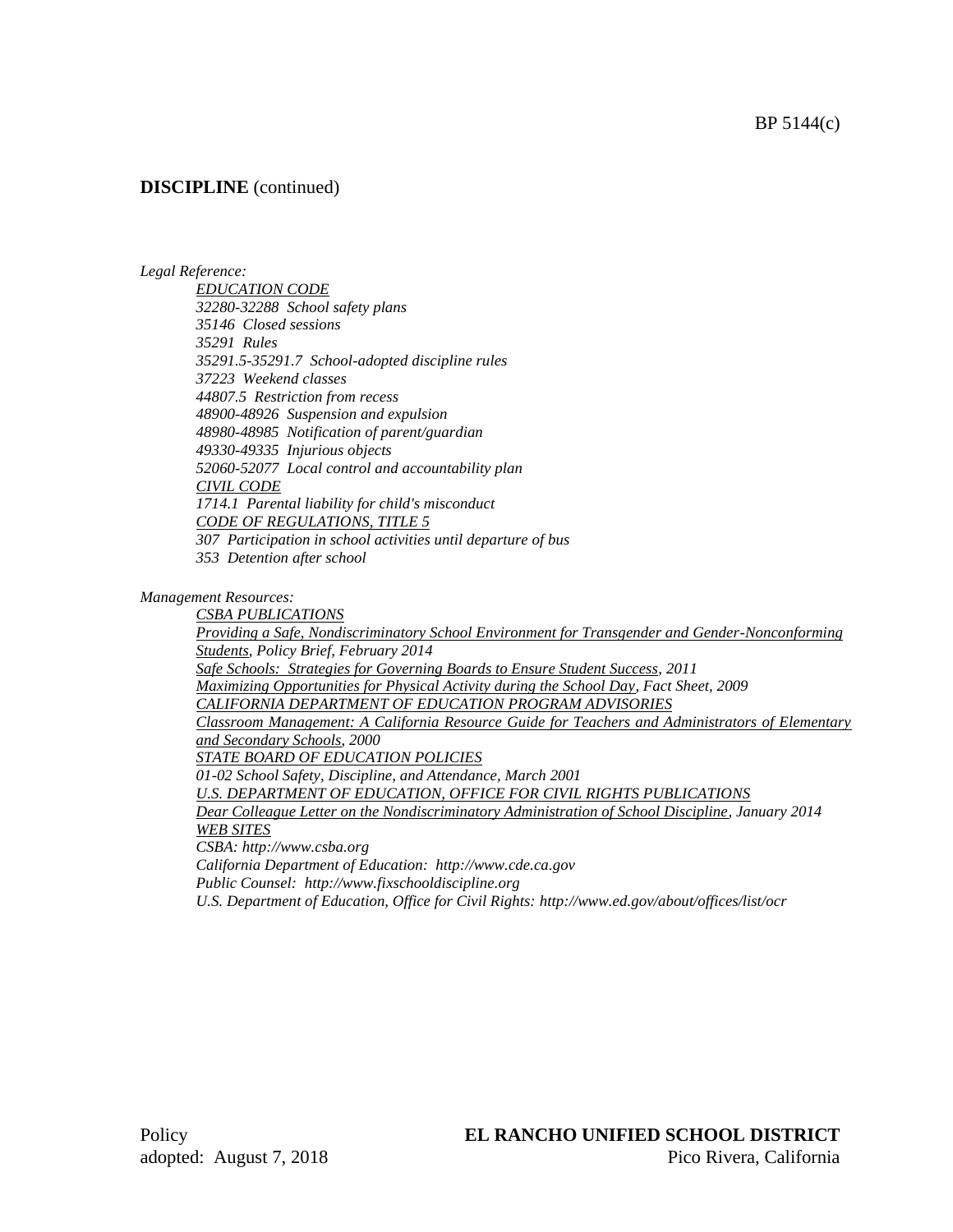# **DISCIPLINE**

# **Site-Level Rules**

Site-level rules shall be consistent with district policies and administrative regulations. In developing site-level disciplinary rules, the principal or designee shall solicit the participation, views, and advice of one representative selected by each of the following groups: (Education Code 35291.5)

- 1. Parents/guardians
- 2. Teachers
- 3. School administrators
- 4. School security personnel, if any
- *(cf. 3515.3 - District Police/Security Department)*
- 5. For middle and high schools, students enrolled in the school

The final version of the rules shall be adopted by a panel comprised of the principal or designee and a representative selected by classroom teachers employed at the school. The rules shall be consistent with law, Governing Board policy and district regulations. Each school shall file a copy of the rules with the Superintendent or designee and Board. (Education Code 35291.5)

Annually, site-level discipline rules shall be reviewed and, if necessary, updated to align with any changes in district discipline policies or goals for school safety and climate as specified in the district's local control and accountability plan. A copy of the rules shall be filed with the Superintendent or designee for inclusion in the comprehensive safety plan.

*(cf. 0450 - Comprehensive Safety Plan) (cf. 0460 - Local Control and Accountability Plan)*

School rules shall be communicated to students clearly and in an age-appropriate manner.

It shall be the duty of each employee of the school to enforce the school rules on student discipline. (Education Code 35291)

### **Disciplinary Strategies**

To the extent possible, staff shall use disciplinary strategies that keep students in school and participating in the instructional program. Except when a student's presence causes a danger to himself/herself or others or he/she commits a single act of a grave nature or an offense for which suspension or expulsion is required by law, suspension or expulsion shall be used only when other means of correction have failed to bring about proper conduct. Disciplinary strategies may include, but are not limited to: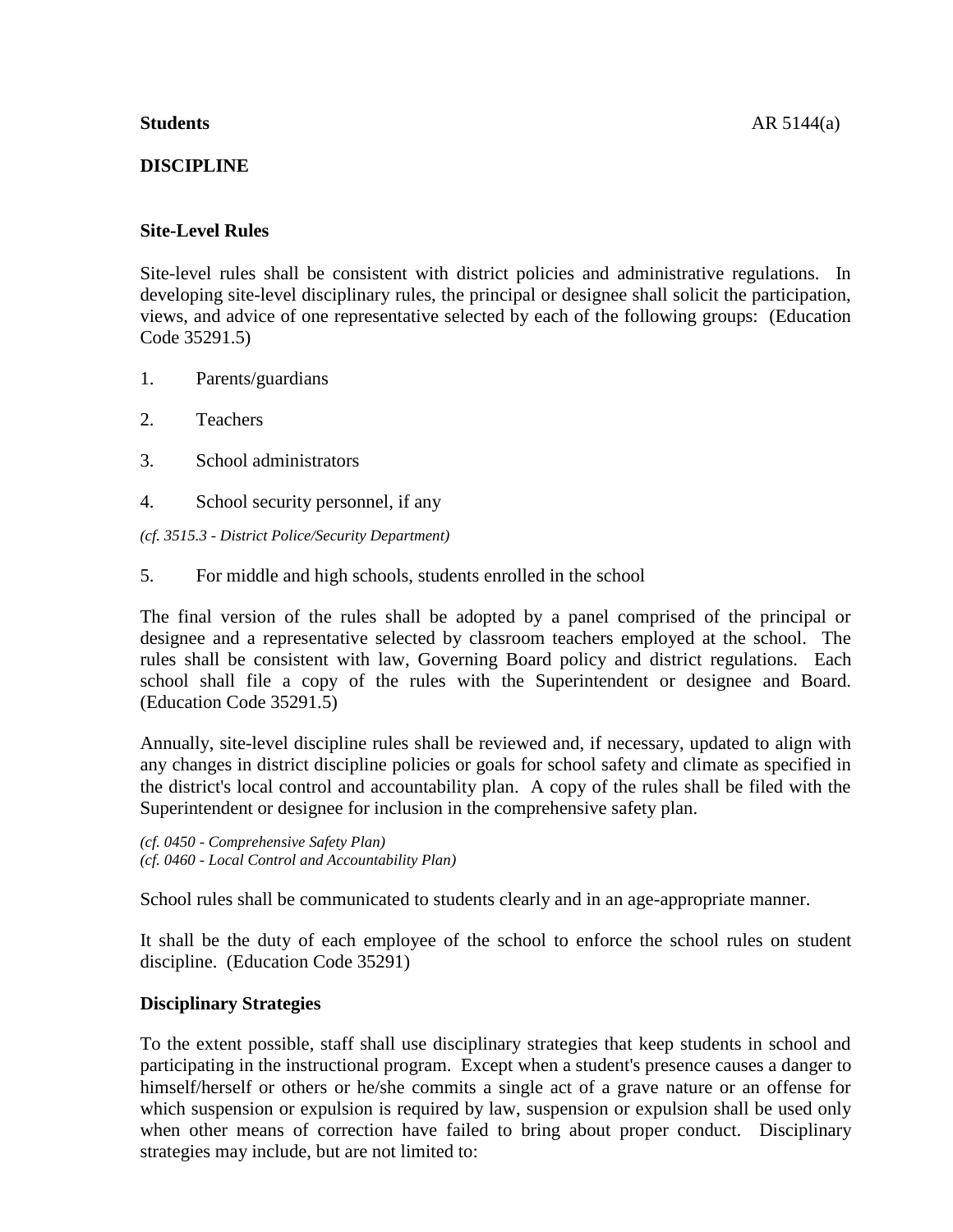1. Discussion or conference between school staff and the student and his/her parents/guardians

*(cf. 5020 - Parent Rights and Responsibilities) (cf. 6020 - Parent Involvement)*

2. Referral of the student to the school counselor or other school support service personnel for case management and counseling

*(cf. 5138 - Conflict Resolution/Peer Mediation) (cf. 6164.2 - Guidance/Counseling Services)*

3. Convening of a study team, guidance team, resource panel, or other interventionrelated team to assess the behavior and develop and implement an individual plan to address the behavior in partnership with the student and his/her parents/guardians

*(cf. 6164.5 - Student Success Teams)*

- 4. Enrollment in a program for teaching prosocial behavior or anger management
- 5. A positive behavior support approach with tiered interventions that occur during the school day on campus
- 6. Participation in a social and emotional learning program that teaches students the ability to understand and manage emotions, develop caring and concern for others, make responsible decisions, establish positive relationships, and handle challenging situations capably
- 7. After-school programs that address specific behavioral issues or expose students to positive activities and behaviors, including, but not limited to, those operated in collaboration with local parent and community groups

*(cf. 5148.2 - Before/After School Programs)*

- 8. Recess restriction as provided in the section below entitled "Recess Restriction"
- 9. Detention after school hours as provided in the section below entitled "Detention After School"
- 10. Community service as provided in the section below entitled "Community Service"
- 11. In accordance with Board policy and administrative regulation, restriction or disqualification from participation in extracurricular activities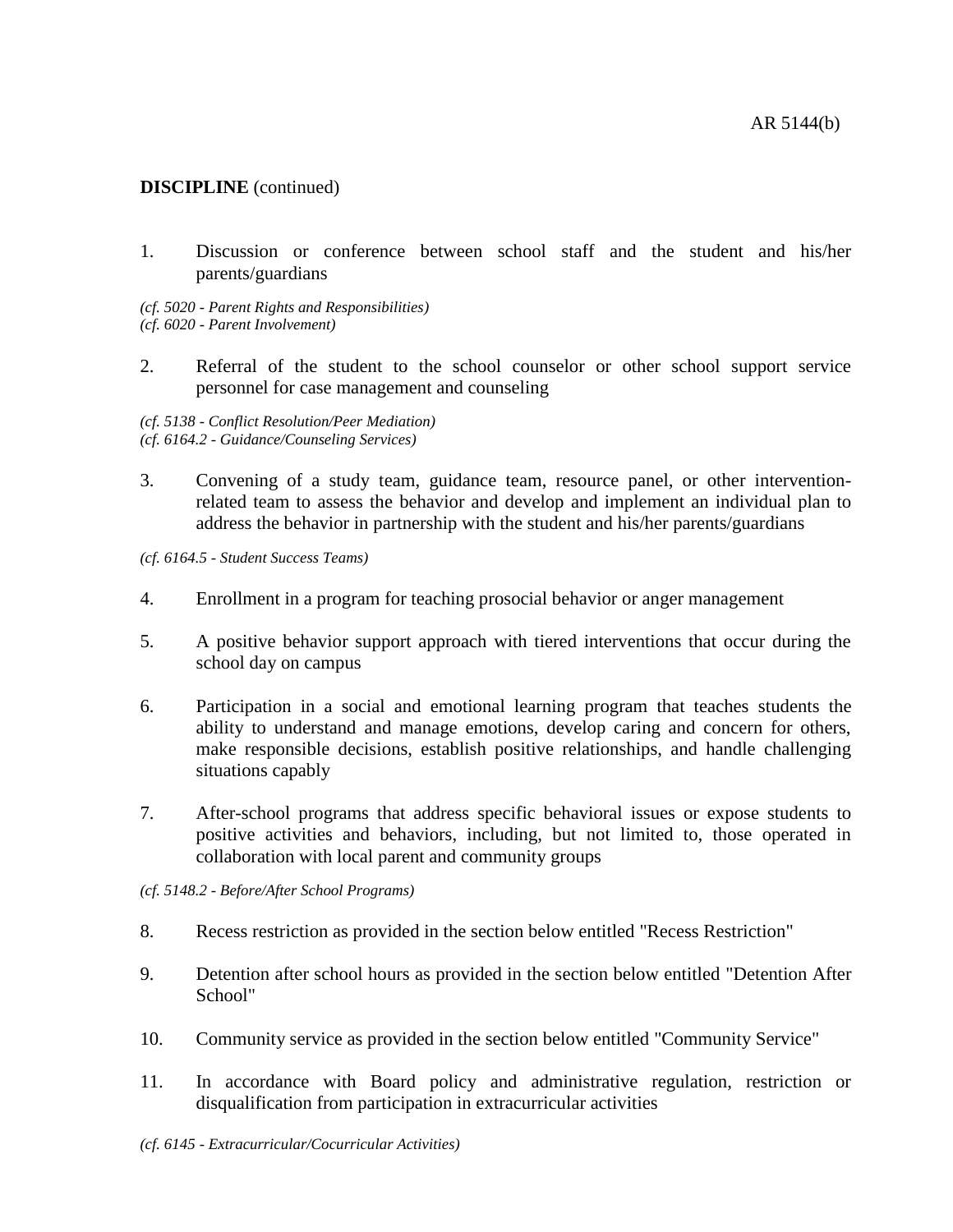#### 12. Reassignment to an alternative educational environment

- *(cf. 6158 - Independent Study)*
- *(cf. 6181 - Alternative Schools/Programs of Choice)*
- *(cf. 6184 - Continuation Education)*
- *(cf. 6185 - Community Day School)*
- 13. Suspension and expulsion in accordance with law, Board policy, and administrative regulation

*(cf. 5144.1 - Suspension and Expulsion/Due Process) (cf. 5144.2 - Suspension and Expulsion/Due Process (Students with Disabilities))*

When, by law or district policy, other means of correction are required to be implemented before a student could be suspended or expelled, any other means of correction implemented shall be documented and retained in the student's records. (Education Code 48900.5)

*(cf. 5125 - Student Records)*

#### **Recess Restriction**

A teacher may restrict a student's recess time only when he/she believes that this action is the most effective way to bring about improved behavior. Recess restriction shall be subject to the following conditions:

- 1. The student shall be given adequate time to use the restroom and get a drink or eat lunch, as appropriate.
- 2. The student shall remain under a certificated employee's supervision during the period of restriction.
- 3. Teachers shall inform the principal of any recess restrictions they impose.

*(cf. 5030 - Student Wellness) (cf. 6142.7 - Physical Education and Activity)*

### **Detention After School**

Students may be detained for disciplinary reasons up to one hour after the close of the maximum school day. (5 CCR 353)

If a student will miss his/her school bus on account of being detained after school, or if the student is not transported by school bus, the principal or designee shall notify parents/guardians of the detention at least one day in advance so that alternative transportation arrangements may be made. The student shall not be detained unless the principal or designee notifies the parent/guardian.